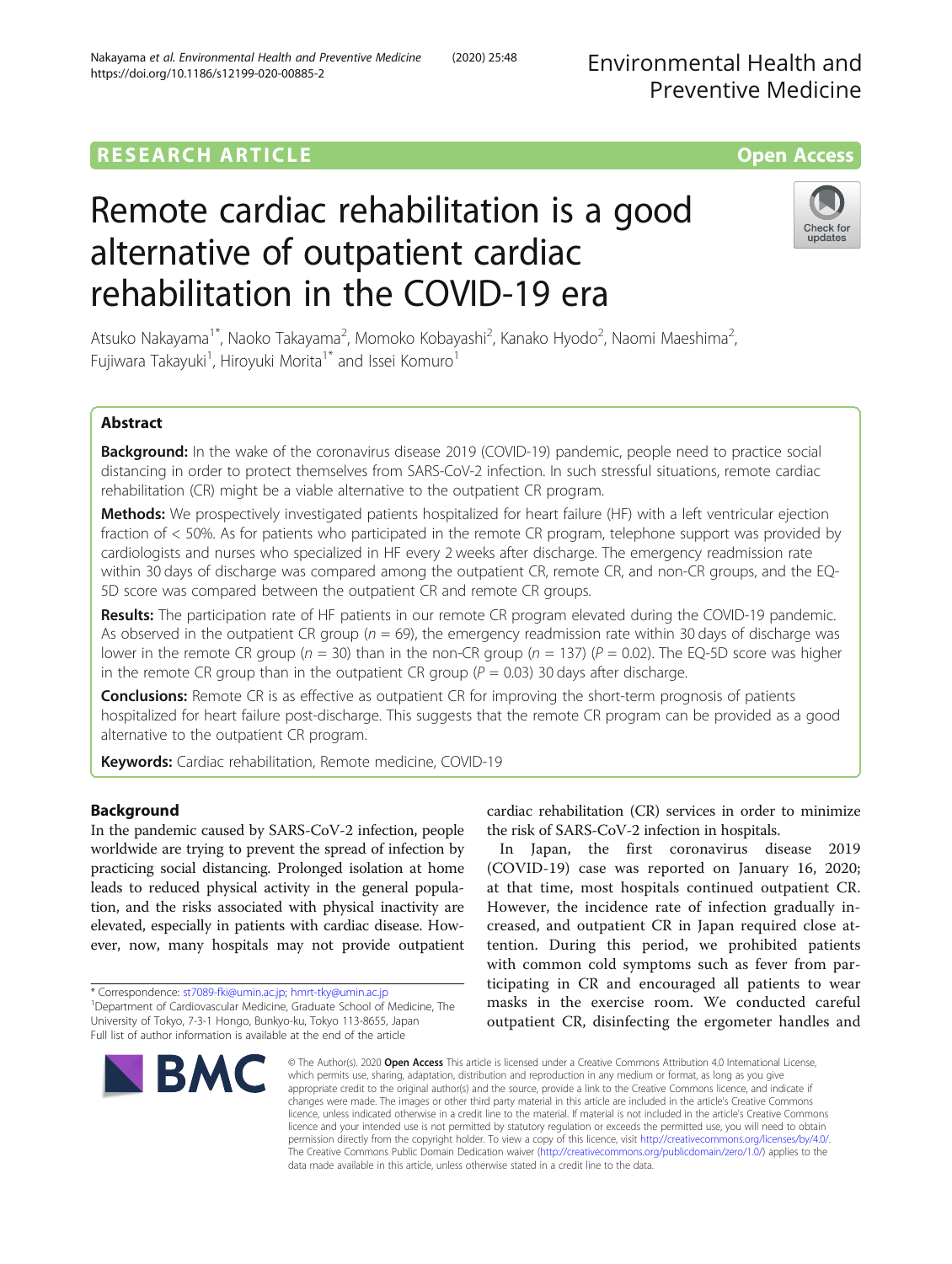saddles with alcohol before and after each procedure. These prophylactic methods against COVID-19 for outpatient CR were recently recommended in the guideline prescribed by the European Association of Preventive Cardiology [[1\]](#page-4-0). However, when a COVID-19 case was reported in a sports gym, our hospital stopped providing outpatient CR services on March 4, 2020, a month ahead of the general hospitals since our hospital has a large heart transplantation center, with many patients suffering from severe heart failure (HF). The government declared a state of emergency on April 7 and asked the general public, the healthcare professionals, and medical contributors to refrain from unnecessary hospital visits. Due to this emergency declaration (ED), outpatient CR in most of the facilities has been interrupted. In addition, cardiologists in charge of outpatient CR also had to be involved in the treatment of SARS-CoV-2 infections, resulting in a greater mental and physical burden on them. Therefore, outpatient CR services were postponed.

The rate of readmission of patients with HF increases due to the inability to provide adequate medical care, including outpatient CR service [\[2](#page-4-0)]. What kind of CR can we provide in this COVID-19 era? Is it possible to provide safe and effective CR for patients with cardiac disease in their own houses? Here, we demonstrate the effectiveness of our remote CR program which had been launched in 2019, before the beginning of the COVID-19 pandemic.

#### Methods

Based on previous reports on successful tele-CR [\[3](#page-4-0)-[5](#page-4-0)], we launched a home-based CR program for patients hospitalized for HF with a left ventricular ejection fraction (EF) of < 50%, in January 2019. In the early phase of hospitalization, CR for patients with HF is initiated. CR for severe cases of HF (New York Heart Association [NYHA] class IV) is generally contraindicated. However, it is performed when disuse syndromes can potentially be prevented with careful bedside strength training. At discharge, patients could choose to participate in outpatient CR, remote CR, or non-CR. Outpatient CR was provided as a usual CR program according to the guideline by the Japan Circulation Society [\[6](#page-4-0)]. Patients who participated in remote CR were given digital video disk (DVD) guides for home CR, created by our CR staff; after discharge, a telephone consultation service was provided to the patients by cardiologists and specialized nurses, every 2 weeks for 5 months (Fig. 1). In our 15-min home CR film, the CR staff explained heart failure, warming-up exercise, aerobic exercises in and out of home, and possible symptoms requiring emergency visits. During the telephone consultations with the CR staff, patients were asked about the presence of leg edema, shortness of breath, and symptoms

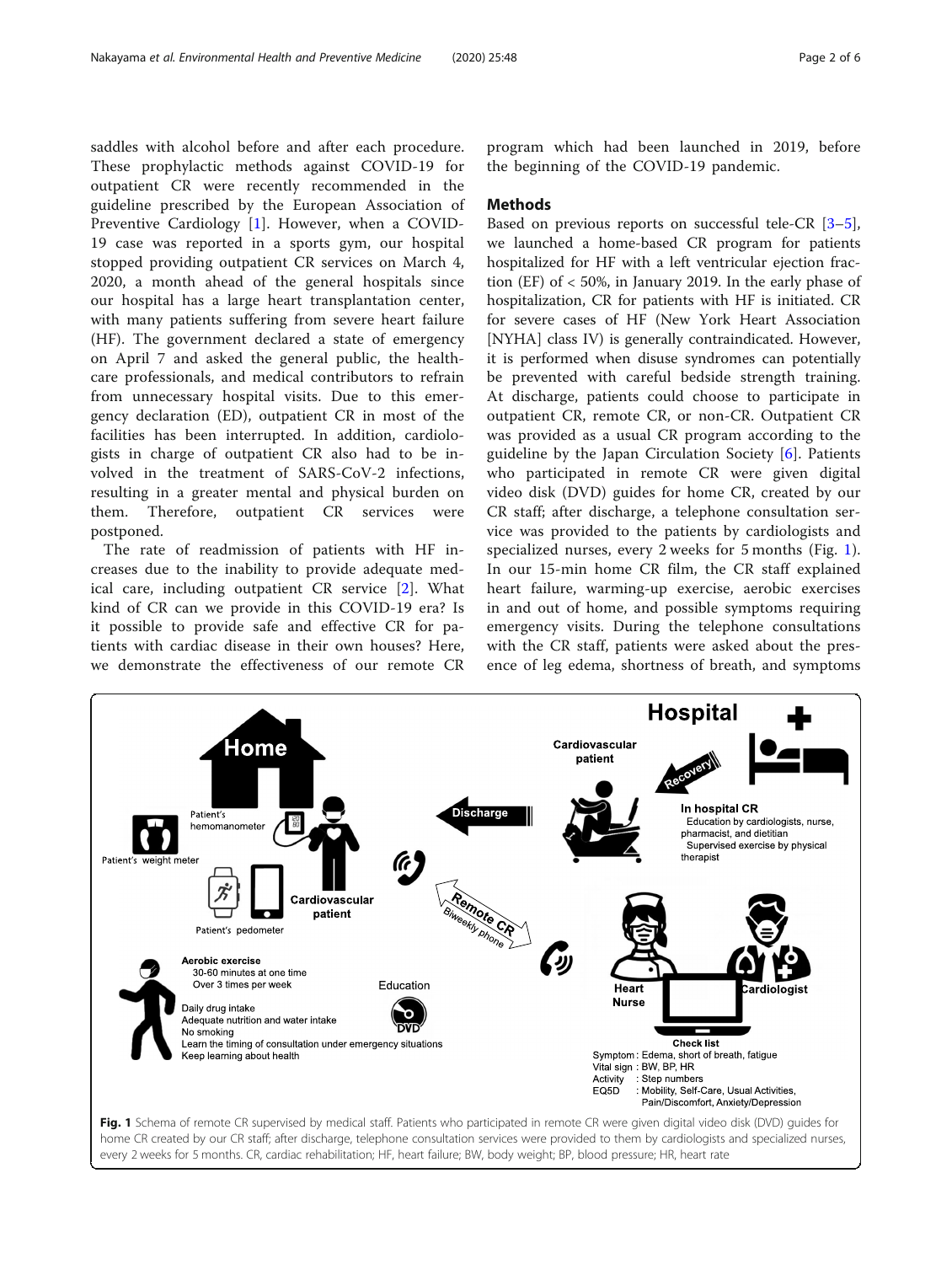of fatigue along with body weight trends, blood pressure trends, pedometer trends, and questions on quality of life (QOL) based on EQ-5D [[7\]](#page-4-0).

Before outpatient CR closure in our hospital (on March 4, 2020), patients who were hospitalized for HF could choose whether to participate in outpatient CR, remote CR, or non-CR at discharge (Fig. 2). To reduce the risk of SARS-CoV-2 infection, we promoted the remote CR option for HF patients. The patients who switched from the outpatient CR program to the remote CR program within 30 days of discharge were excluded, and emergency readmission rates within 30 days of discharge in patients with outpatient CR, remote CR, and non-CR were compared using the  $\chi^2$  test. The EQ-5D scores in patients with outpatient CR and remote CR were compared using the unpaired  $t$  test.

This study was based on the principles of the Declaration of Helsinki and approved by the ethical committees of the University of Tokyo Hospital, Tokyo, Japan (approval ID 2650-6).

#### Results

The number of participants in the remote CR program increased after the onset of SARS-CoV-2 infections; after March 4, 2020, our hospital stopped providing outpatient CR services, and instead, the remote CR service was provided after discharge. Accordingly, the proportion of the patients who initiated remote CR after discharge dramatically elevated from 19 to 69% (Fig. 2). One patient who participated in the outpatient CR program and switched to the remote CR program within 30

days after discharge was excluded from the analysis. The dropout rate from the remote CR program was 0%.

In a total of 236 patients hospitalized for HF (Table [1](#page-3-0)), there was a higher proportion of elderly and female patients in the remote CR and non-CR groups as compared to the outpatient CR group (70  $\pm$  9 years, 69  $\pm$  20 years, and  $59 \pm 18$  years,  $P = 0.01$ ; 60%, 59%, and 39%, P = 0.02, respectively). The rate of emergency readmission within 30 days of discharge was lower in the CR groups, including the outpatient CR (2 out of 69, 3%) and remote CR (0 out of 30, 0%) groups, as compared to the non-CR group (16 out of 137, 12%) ( $P = 0.02$ ). The EQ-5D scores 30 days after discharge were higher in the remote CR group as compared to the outpatient CR group  $(0.87 \pm 0.15 \text{ vs. } 0.80 \pm 0.14, P = 0.03)$ , although the EQ-5D scores at discharge were similar for both groups.

## **Discussion**

We could successfully demonstrate the improvement in the short-term emergency readmission rate in the remote CR and outpatient CR groups as compared to the non-CR group. The QOL score was rather high in the remote CR group as compared to the outpatient CR group. In Japan, as of May 15, 2020, the emergency readmission for cardiovascular diseases was not influenced by the COVID-19 pandemic. Therefore, we think that the effect of remote CR on emergency readmission could be accurately evaluated in this study.

In 2005, the first large study of remote CR for patients with HF ( $n = 426$ ) was conducted in Europe to compare the clinical outcomes in three groups: the "nurse-telephone support" which was offered once a month, the



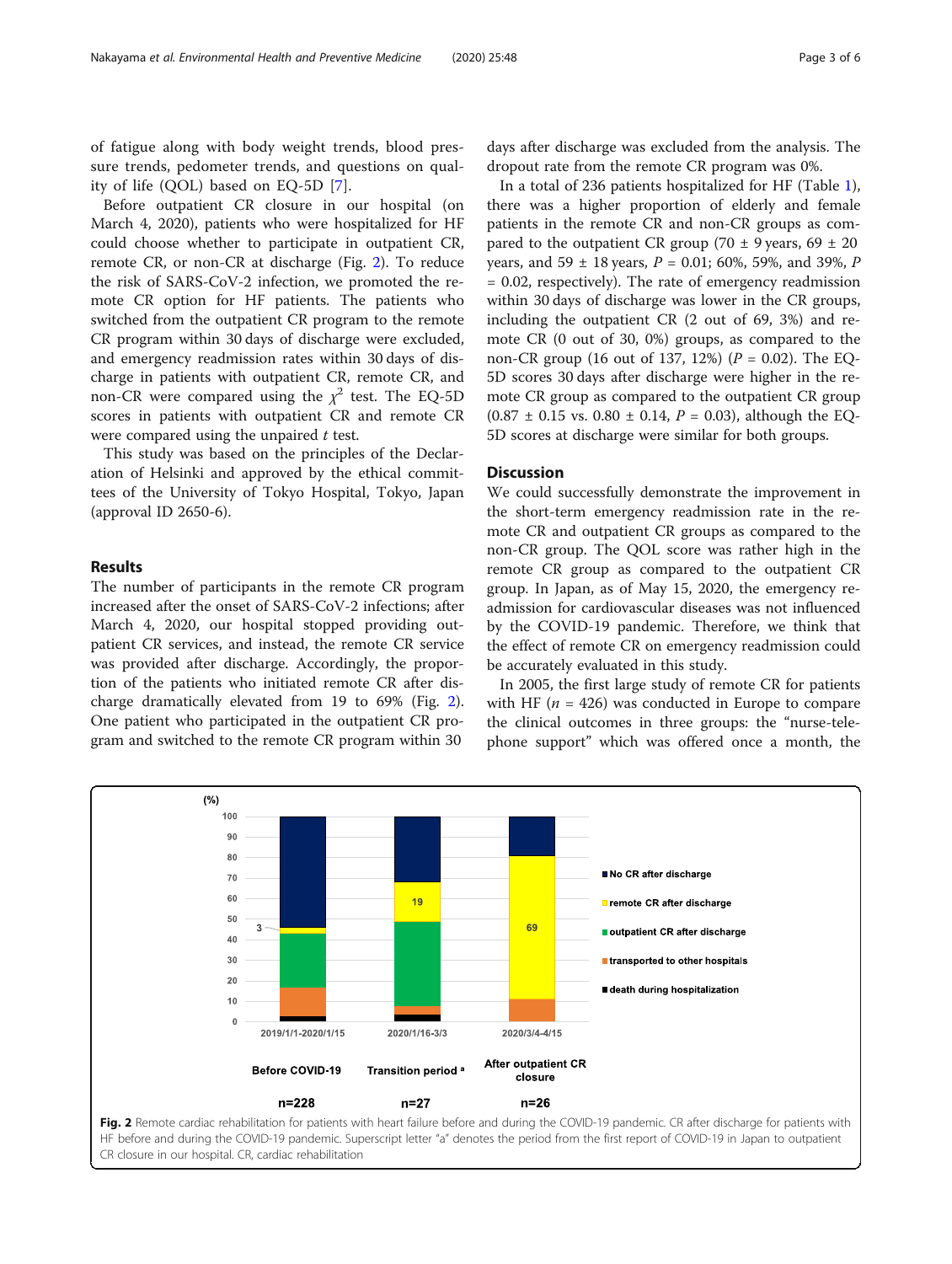| Outpatient CR   | Remote CR         | non-CR        | Ρ    |
|-----------------|-------------------|---------------|------|
| 69              | 30                | 137           |      |
|                 |                   |               |      |
| 59±18           | 70±9 a            | $69 \pm 20 b$ | .01  |
| 42 (61%)        | 12 (40%) a        | 56 (41%) b    | .02  |
| 25±6            | $23\pm3$          | 24±6          | .36  |
| $34\pm7$        | 33±10             | $38 + 20$     | .11  |
| 8 (12%)         | 4 (13%)           | 18 (13%)      | .95  |
| 9(13%)          | 4 (13%)           | 18 (13%)      | 1.00 |
| $0.77 + 0.11$   | $0.82 \pm 0.19$   | ۰             | .10  |
|                 |                   |               |      |
| $0.80 \pm 0.14$ | $0.87 \pm 0.15$ a | ۰             | .03  |
| 2(3%)           | $0(0\%)$          | 16 (12%) bc   | .02  |
|                 |                   |               |      |

<span id="page-3-0"></span>Table 1 Clinical characteristics of patients hospitalized for HF

Patients' characteristics were compared using the  $\chi^2$  test for non-continuous variables or an unpaired t test for continuous variables

CR cardiac rehabilitation, HF heart failure, BMI body mass index, EF ejection fraction, NYHA New York Heart Association, CAD coronary artery disease

 $P^a$  < 0.05 between patients with outpatient CR and remote CR

 $P > 0.05$  between patients with outpatient CR and non-CR

 $P < 0.05$  between patients with remote CR and non-CR

"home telemonitoring and the nurse-telephone support" wherein the required medical equipment (weighing scale, sphygmomanometer, and electrocardiogram) was supplied to the patient and nurse telephone support was offered in the same manner as in the "nurse-telephone support" group, and the "usual care" by the primary care doctor [\[3](#page-4-0)]. The remote management groups showed a better cardiac prognosis than the "usual care" group. The "nurse-telephone support" and "home telemonitoring and nurse-telephone support" groups had the same levels of improved cardiac prognosis, suggesting the importance of nurse-telephone support by itself. In another large-scale remote CR study of patients with HF in the USA ( $n = 1437$ ) [[4\]](#page-4-0), the remote CR group received telephone support by a nurse specialized in HF and medical device provision. As a result, the remote CR group had a better short-term prognosis than the standard treatment group. Recently, a large-scale remote CR study  $(n =$ 1571) was conducted among German patients hospitalized for HF [[5](#page-4-0)]. In this study, patients were provided with medical devices including emergency liaison portable phones, physician-initiated 24-h medical support based on transmitted data, and monthly telephone support to provide HF education. As a result, cardiovascular events were significantly reduced in the remote CR group as compared to the standard care group (hazard ratio 0.70,  $P = 0.028$ ). According to these reports, telephone support by HF nurses and active intervention by physicians can be recognized as essential components for remote CR in patients with HF. In addition, with telephone consultations by CR staff, the appropriate advice and reassurance could be provided to the patients,

which is relevant to our findings that the EQ-5D scores 30 days after discharge were high in the remote CR group (Table 1). Concordantly, the dropout rate of the remote CR group was very low (1-7% in the previous studies and 0% in our study), given that the reported dropout rate in outpatient CR ranged from 12 to 82% [[8\]](#page-5-0). Although the outcomes of the remote CR group were compared only with those of the non-CR group in the previous reports  $[3-5]$  $[3-5]$  $[3-5]$  $[3-5]$ , we could comprehensively compare the outcomes of outpatient CR, remote CR, and non-CR groups in this study.

The initiation of CR in the early phase of hospitalization followed by the patient's perception of heart failure appears to enable a smooth transition from in-hospital CR to remote CR, reducing the medical staff's time and effort required for remote CR. In our hospital, the time burden of the medical staff that was managing the remote CR service was 180 min per month, consisting of weekly CR meetings and biweekly telephone consultations. Also, there were financial concerns associated with the introduction of remote CR. Basically, medical fees would be higher for remote CR. In addition, many telemedicine devices for patients with HF would be expensive. Our remote CR services amounted to, in total, approximately \$3000, including the initial expenses for the production of the video, DVD, and booklet, and telephone charges. Also, the medical devices were owned by each patient, and the number of steps per day was counted by the health app installed in each patient's mobile phone. Such financial burdens on the patients might affect their participation rate in the remote CR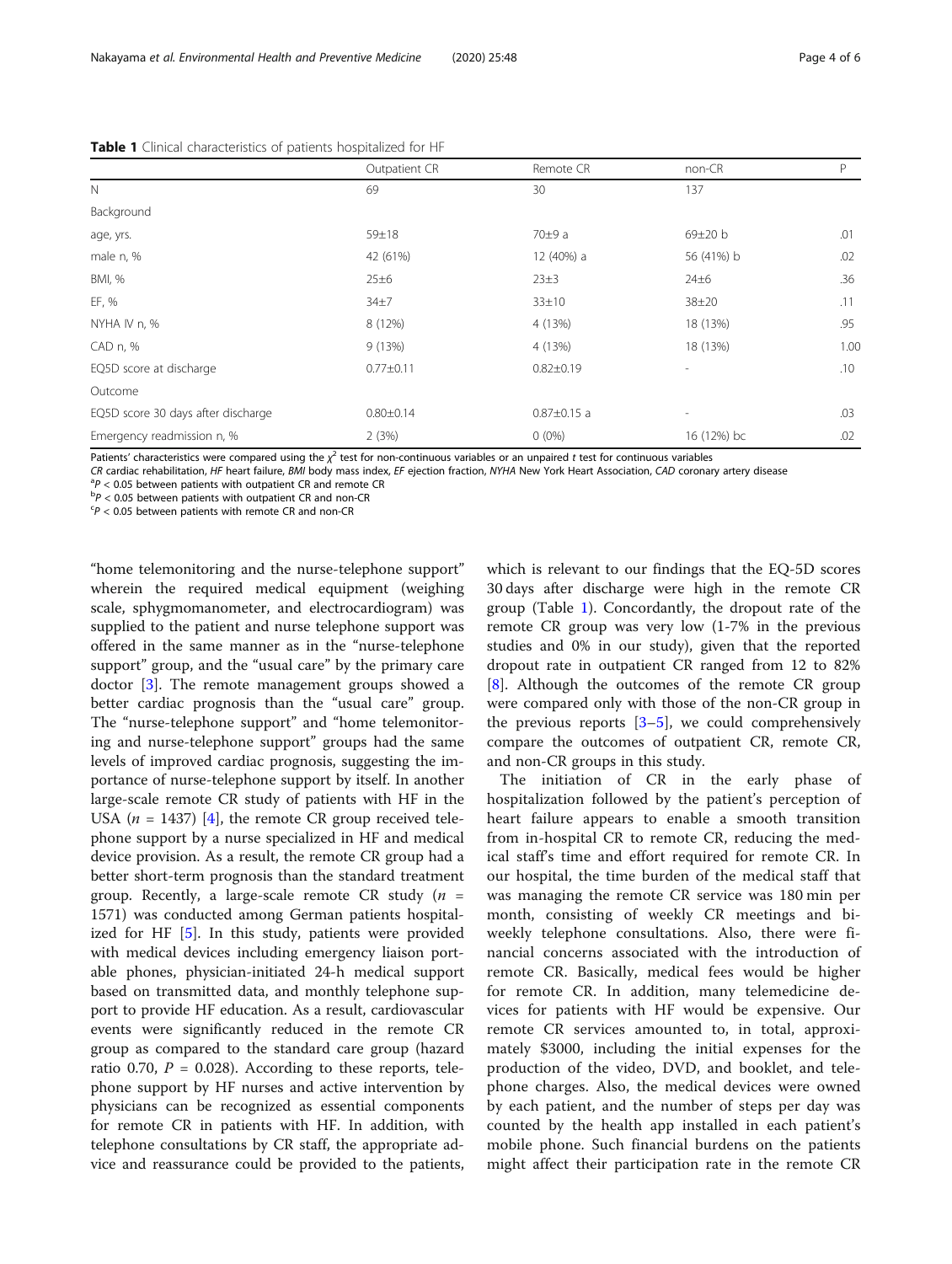<span id="page-4-0"></span>program. This should be resolved for the future promotion of remote CR.

Only 3.8% of medical institutes in Japan could provide remote CR as of April 13, 2020 [[9\]](#page-5-0). Advancements in information technology and telemedicine equipment are expected to promote participation in the remote CR program. Large-scale studies using wearable devices such as Apple Watches have been conducted [[10\]](#page-5-0), but their low diagnostic accuracy makes it difficult to apply them into the remote CR of patients with HF. Remote monitoring of blood pressure, electrocardiogram, and oxygen saturation that is easily handled even by the elderly would enable more advanced remote CR. In addition, the problem of data security in remote management must be cleared [5]. Meanwhile, medical safety issues in remote management may also arise, which should also be addressed in order to promote remote CR in the future [\[11](#page-5-0)]. The extent to which the healthcare supervisor is responsible for the clinical information detected on remote monitoring (e.g., ventricular tachycardia and ventricular fibrillation) can also pose a legal problem [[12\]](#page-5-0). Each country's unique healthcare situation and relevant regulation system should be considered.

## Limitations

Because our remote CR program was launched in 2019, the study population in the remote CR group is still small. However, during and after the COVID-19 pandemic, participation in the remote CR program will be increasingly promoted. Further large-scale investigations on long-term prognosis of remote CR are warranted. Considering that the main reason for nonparticipation in CR programs is the distance between patient residences and the hospital [\[13](#page-5-0)], the introduction of the remote CR program could possibly promote participation in CR. However, less-motivated patients might not participate even in remote CR program. At least, EQ-5D scores of anxiety and depression at discharge were not different between the outpatient CR and remote CR groups, which should be further investigated.

## Conclusions

HF patients might be highly susceptible to COVID-19 infection. Therefore, cardiologists and nurses may be hesitant to commence CR for them. However, adequate management of heart diseases, including CR, is still clinically valuable. In order to improve the prognosis of HF patients, we can promote adequate lifestyle guidance and early CR intervention during hospitalization along with remote CR services with telephone support after discharge.

#### Abbreviations

CR: Cardiac rehabilitation; HF: Heart failure; EF: Ejection fraction; ED: Emergency declaration; NYHA: New York Heart Association; DVDs: Digital video disks; QOL: Quality of life

#### Acknowledgements

We thank Yuto Konishi, Masanobu Taya, Hidetaka Itou, Takao Kato, Akira Nakamura, and Eri Nakamura for making an educational movie regarding remote CR.

#### Authors' contributions

Conceptualization: AN. Data curation: AN, NT, MK, KH, NM, and TF. Formal analysis: AN and NT. Funding acquisition: AN. Investigation: AN and NT. Methodology: AN and HM. Project administration: AN. Resources: NM. Supervision: IK. Writing, review, and editing: AN and HM. All authors read and approved the final manuscript.

#### Funding

This report was supported by the Yuumi Memorial Foundation for Home Health Care.

#### Availability of data and materials

The datasets used and analyzed in the presented study are available from the corresponding author on reasonable request.

#### Ethics approval and consent to participate

The study was based on the principles of the Declaration of Helsinki and approved by the ethical committees of the University of Tokyo Hospital, Tokyo, Japan (approval ID 2650-6).

#### Consent for publication

Not applicable.

#### Competing interests

The authors declare that they have no competing interests.

#### Author details

<sup>1</sup>Department of Cardiovascular Medicine, Graduate School of Medicine, The University of Tokyo, 7-3-1 Hongo, Bunkyo-ku, Tokyo 113-8655, Japan. 2 Nursing Department, The University of Tokyo, Tokyo, Japan.

#### Received: 20 July 2020 Accepted: 20 August 2020 Published online: 05 September 2020

#### References

- 1. Recommendations on how to provide cardiac rehabilitation activities during the COVID-19 pandemic. Released by Secondary Prevention and Rehabilitation Section of the European Association of Preventive Cardiology (EAPC) Update: 7 April 2020.
- 2. Lippi G, Henry BM, Sanchis-Gomar F. Physical inactivity and cardiovascular disease at the time of coronavirus disease 2019 (COVID-19). Eur J Prev Cardiol. 2020 Apr;9:2047487320916823. [https://doi.org/10.1177/2047487320916823.](https://doi.org/10.1177/2047487320916823)
- 3. Cleland JG, Louis AA, Rigby AS, Janssens U, Balk AH. TEN-HMS Investigators. Noninvasive home telemonitoring for patients with heart failure at high risk of recurrent admission and death: the Trans-European Network-Home-Care Management System (TEN-HMS) study. J Am Coll Cardiol. 2005;45(10):1654–64.
- 4. Ong MK, Romano PS, Edgington S, Aronow HU, Auerbach AD, Black JT, et al. Better Effectiveness After Transition–Heart Failure (BEAT-HF) Research Group. Effectiveness of remote patient monitoring after discharge of hospitalized patients with heart failure: the Better Effectiveness After Transition -- Heart Failure (BEAT-HF) Randomized Clinical Trial. JAMA Intern Med. 2016;176(3):310–8. <https://doi.org/10.1001/jamainternmed.2015.7712>.
- 5. Koehler F, Koehler K, Deckwart O, Prescher S, Wegscheider K, Kirwan BA, et al. Efficacy of telemedical interventional management in patients with heart failure (TIM-HF2): a randomised, controlled, parallel-group, unmasked trial. Lancet. 2018;392(10152):1047–57. [https://doi.org/10.1016/S0140-6736\(18\)31880-4.](https://doi.org/10.1016/S0140-6736(18)31880-4)
- 6. JCS Joint Working Group. Guidelines for rehabilitation in patients with cardiovascular disease (JCS 2012). Circ J. 2014;78(8):2022–93.
- 7. Van Spall HGC, Lee SF, Xie F, Oz UE, Perez R, Mitoff PR, et al. Effect of patient-centered transitional care services on clinical outcomes in patients